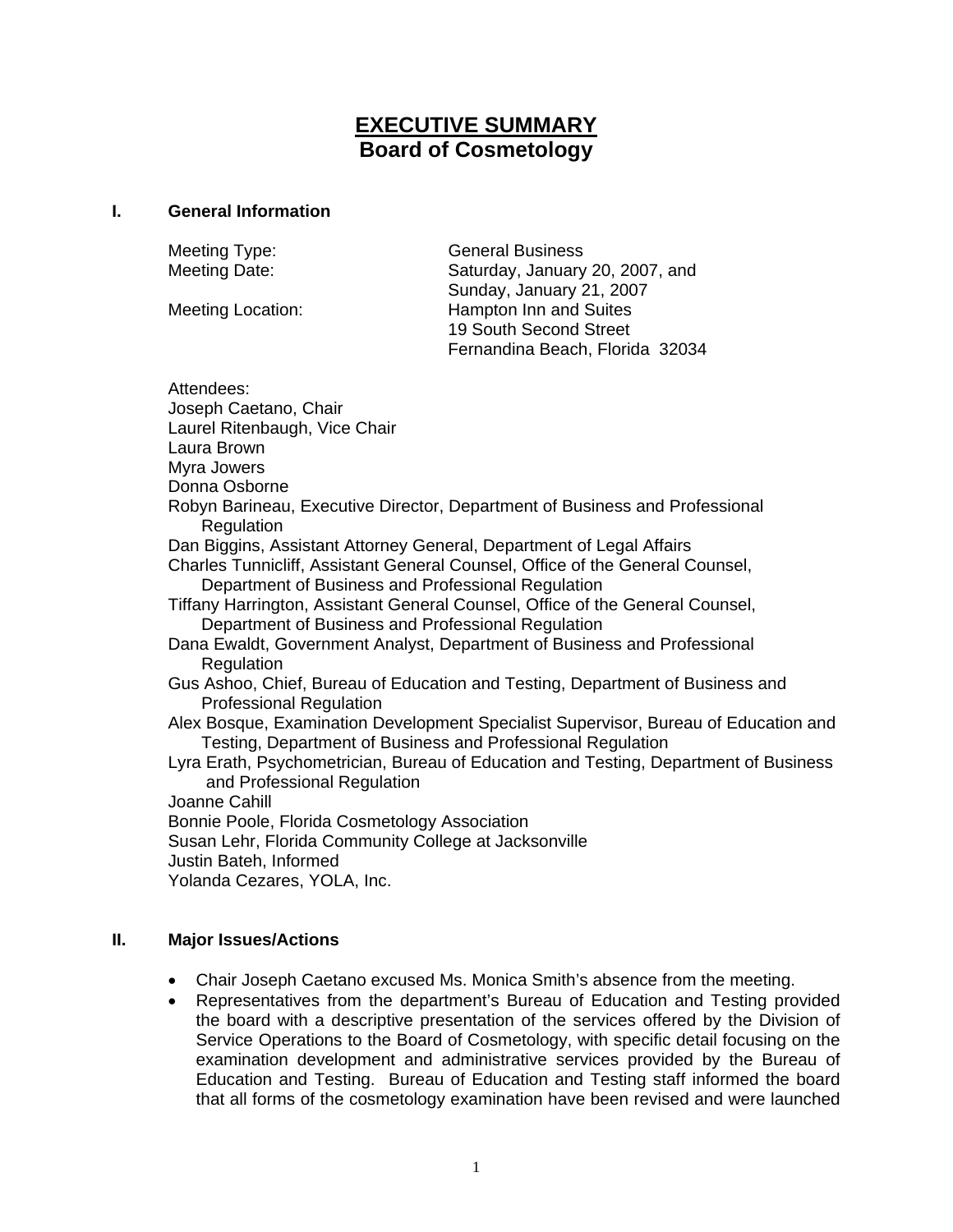into production in mid-November. The passing rates for the new exam forms have increased substantially. Bureau of Education and Testing staff also informed the board that they are interested in developing strategies to improve communication such as informational cosmetology school seminars to identify areas of concern. The board was very appreciative of the presentation and was especially pleased with the candidate performance using the new examination questions. Vice Chair Laurel Ritenbaugh asked if the pass notices received by candidates at examination sites could provide the candidate with a strength and weakness report much like those received by failing candidates. The Bureau of Education and Testing will explore this request and provide the board with a response at their next board meeting.

- The board reviewed the proposed salon flyer originally prepared by Vice Chair Laurel Ritenbaugh which includes information relating to sanitation tips for licensees and their customers, information relating to the proposed rule for sanitizing and sterilizing foot baths, and information encouraging individuals to file unlicensed activity complaints. The board would like to require salons to post this flyer and have inspectors distribute the flyer to salons for posting. Mr. Dan Biggins, Assistant Attorney General, will draft rule language to require salons to post the flyer with their most current inspection sheets. The board will further discuss the proposed flyer at the next board meeting.
- Ms. Barineau reported that as of September 30, 2006, the balances in the board's operating and unlicensed activity accounts were (\$905,636) and \$905,636, respectively.
- The board agreed to transfer \$800,000 from their unlicensed activity account. This transfer, coupled with the recent imposition of a one-time assessment and recent fee increases, should keep the board's operating account in the black for at least four years.
- Ms. Robyn Barineau, Executive Director, informed the board of the department's newly appointed Secretary, Holly Benson.
- The board suggested that Ms. Barineau include a reminder in the next newsletter that licensees should post their actual licenses at their workstations and not their wallet cards.
- The board unanimously elected Ms. Laurel Ritenbaugh as Chair of the Board of Cosmetology and Ms. Myra Jowers as Vice Chair of the Board of Cosmetology.
- Based on a inquiry included in a recent email, the board agreed that threading can be performed by cosmetologists, facial specialists and full specialists.
- Ms. Susan Lehr, Florida Community College at Jacksonville, reported that HB117 has been filed by Representative Jennifer Carroll, and this bill is similar to HB771 filed in 2006. HB117 is different from former HB771 in that it does not include the statutory fee increases nor does it increase the hair braiding educational hours requirement. Ms. Lehr indicated that Senator Stephen Wise will sponsor the Senate companion to HB117. Ms. Lehr informed the board that the language added to last year's bill relating to the creation of internship programs may be amended on to HB117, but Ms. Lehr does not believe that many schools will elect to create internship programs.
- After presenting 51 disciplinary cases for the board's consideration, Ms. Tiffany Harrington, Assistant General Counsel, provided her Prosecuting Attorney's Report and reported that as of this time, there are 90 cases ready for board presentation at the April 2007 board meeting.